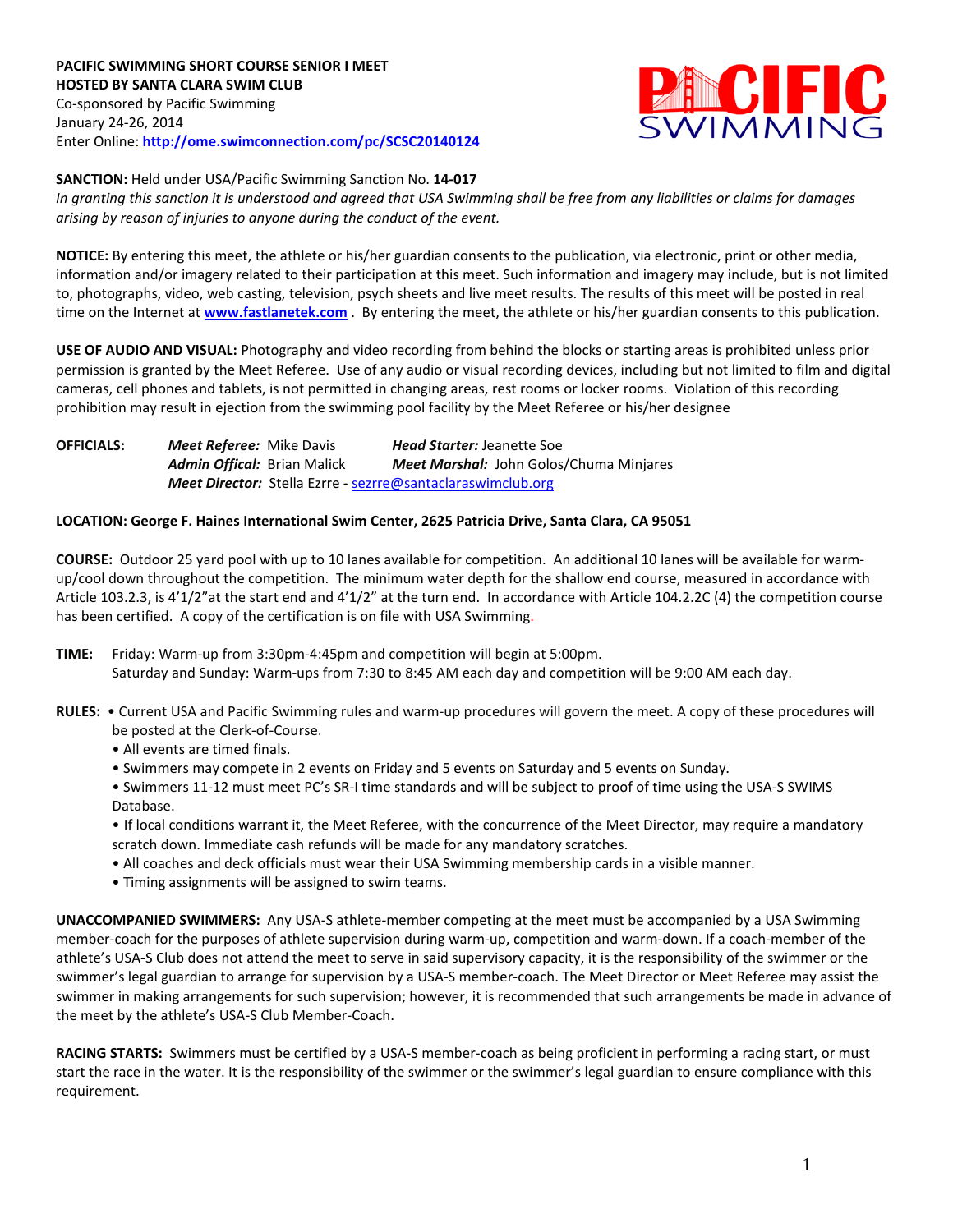**RESTRICTIONS:** • Smoking and the use of other tobacco products is prohibited on the pool deck, in the locker rooms, in spectator seating, on standing areas and in all areas used by swimmers, during the meet and during warm-up periods.

- Sale and use of alcoholic beverages is prohibited in all areas of the meet venue.
- No glass containers are allowed in the meet venue.
- Only swimmers, coaches, officials, and volunteers will be allowed on the pool deck.
- No use of propane or electric heaters of any kind in all areas of the meet venue
- No canopies or camps set up in the park or outside of the pool; per city ordnance

• Except where venue facilities require otherwise, changing into or out of swimsuits other than in locker rooms or other designated areas is not appropriate and is strongly discouraged.

**ELIGIBILITY:** • Swimmers must be current members of USA-S and enter their name and registration number on the meet entry card as they are shown on their Registration Card. If this is not done, it may be difficult to match the swimmer with the registration and times database. The meet host will check all swimmer registrations against the SWIMS database and if not found to be registered, the Meet Director shall accept the registration at the meet (a \$10 surcharge will be added to the regular registration fee). Duplicate registrations will be refunded by mail.

• FOR SENIOR I swimmers 13/Over are eligible to enter this meet. There is no proof of time. Entry times should be the swimmers actual time and not the minimum standard.

• Swimmers 11-12 must meet the time standard (Senior I or II) as outlined by Pacific time verification procedures. No refunds will be given if a time cannot be proven.

• Disabled swimmers are welcome to attend this meet and should contact the Meet Director or Meet Referee regarding special accommodations.

- No time conversions will be accepted.
- Entries with "NO TIME" will be rejected.

**SEEDING:** All events will be swum fastest to slowest. The 1650, 1000, and 500 Free will be swum alternating women and men. Swimmers must provide their own timers and counters for the 500, 1000 and 1650 Free, and must provide their own timers for the 200 IM on Friday.

**CHECK-IN:** The meet will be deck seeded. Swimmers must check-in at the Clerk-of-Course. Close of check-in for all events shall be no more than 60 minutes before the estimated time of the start of the first heat of the event. No event shall be closed more than 30 minutes before the scheduled start of the session. Swimmers who do not check-in will not be allowed to compete in the event.

**SCRATCH RULE:** Swimmers entered in an individual event in a Senior meet that is seeded on the deck who have checked in for that event, must swim in the event unless they notify the clerk of the course before seeding for that event has begun that they wish to scratch. Failure to swim an event will result in being barred from their next individual event in which the swimmer is entered on that day or the next meet day, whichever if first.

**ENTRY FEES:** \$5.50 per individual event plus an \$8.00 per swimmer participation fee. Entries will be rejected if payment is not sent at time of request.

**ONLINE ENTRIES:** To enter online go to **<http://ome.swimconnection.com/pc/scsc20140124>** to receive an immediate entry confirmation this method requires payment by credit card. Swim Connection LLC charges a processing fee for this service, equal to \$1 per swimmer plus 5% of the total Entry Fees. Please note that the processing fee is a separate fee from the Entry Fees. If you do not wish to pay the processing fee, enter the meet using a mail entry. **Entering online is a convenience, is completely voluntary, and is in no way required or expected of a swimmer by Pacific Swimming.** Online entries will be accepted through Wednesday, January 15, 2014

**MAILED OR HAND DELIVERED ENTRIES:** Entries must be on the attached consolidated entry form. Forms must be filled out completely and printed clearly with swimmers best time. Entries must be entered using the current Pacific Swimming procedure: and postmarked by midnight, Monday, January 13, 2014 or hand delivered by 6:30 p.m. Wednesday, January 15, 2014 No late entries will be accepted. No refunds will be made, except mandatory scratch downs. Requests for confirmation of receipt of entries should include a self-addressed envelope.

**Make check payable to:** SANTA CLARA SWIM CLUB

| <b>Mail entries to: Stella Ezrre</b> | н |  |  |  |  |  |  |  |
|--------------------------------------|---|--|--|--|--|--|--|--|
| 2625 Patricia Drive                  |   |  |  |  |  |  |  |  |
| Santa Clara, CA 95051                |   |  |  |  |  |  |  |  |

**Mand deliver entries to: Stella Ezrre** 2625 Patricia Drive 2625 Patricia Drive Santa Clara, CA 95051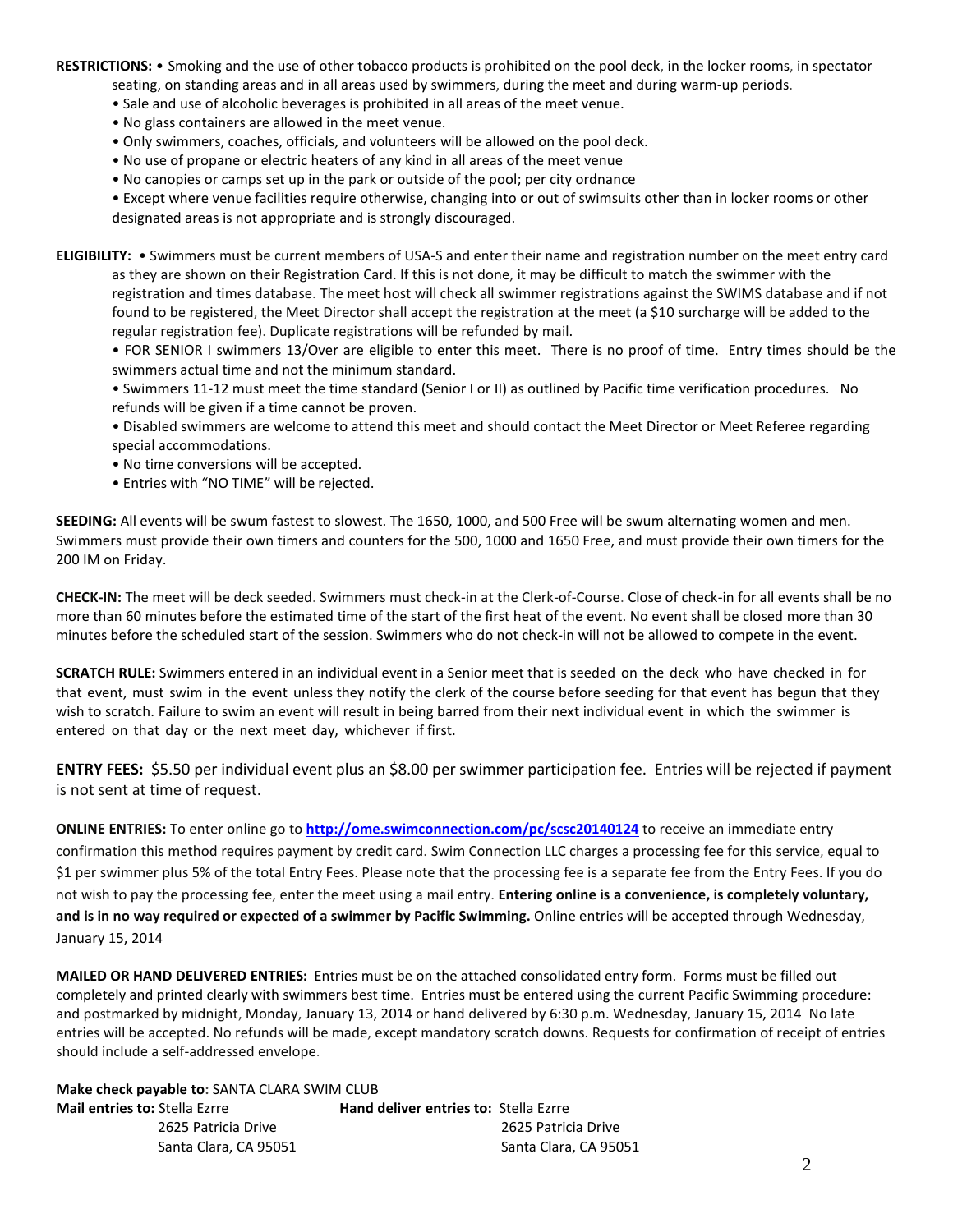## **AWARDS:** None.

.

**ADMISSION:** Free. A 3 day program will be available for \$4.00

**HOSPITALITY:** Hospitality available for coaches and officials. A snack bar will be available.

**MISCELLANEOUS:** No overnight parking is allowed. No noise makers allowed in the pool facility. Parents please respect the area designated for coaches (i.e. do not sit or stand in front of coaches).

| Friday, January 24, 2014 |                  |               |  |  |  |  |  |
|--------------------------|------------------|---------------|--|--|--|--|--|
| <b>EVENT#</b>            | <b>EVENT</b>     | <b>EVENT#</b> |  |  |  |  |  |
|                          | 200 IM           |               |  |  |  |  |  |
|                          | <b>1650 FREE</b> |               |  |  |  |  |  |

## **ORDER OF EVENTS**

Events 3-4 will be swum fastest to slowest. Friday events will need to provide your own timers.

|               | Saturday, January 25, 2014 |               |  |               | Sunday, January 26, 2014 |  |
|---------------|----------------------------|---------------|--|---------------|--------------------------|--|
| <b>EVENT#</b> | <b>EVENT</b>               | <b>EVENT#</b> |  | <b>EVENT#</b> | <b>EVENT</b>             |  |
| 5             | 400 IM                     | 6             |  | 17            | <b>200 FREE</b>          |  |
| 7             | 200 BACK                   | 8             |  | 19            | <b>100 FLY</b>           |  |
| 9             | 100 BREAST                 | 10            |  | 21            | 200 BREAST               |  |
| 11            | 50 FREE                    | 12            |  | 23            | <b>100 FREE</b>          |  |
| 13            | <b>200 FLY</b>             | 14            |  | 25            | 100 BACK                 |  |
| 15            | <b>1000 FREE</b>           | 16            |  | 27            | <b>500 FREE</b>          |  |

Events 3-4, 15-16 and 27-28 will be swum alternating women and men.

There will be a 10 minute break before the start of the distance events (500 Free, and 1000 Free) Time standards may be found at: **[http://www.pacswim.org/page/times\\_standards.shtml](http://www.pacswim.org/page/times_standards.shtml)**